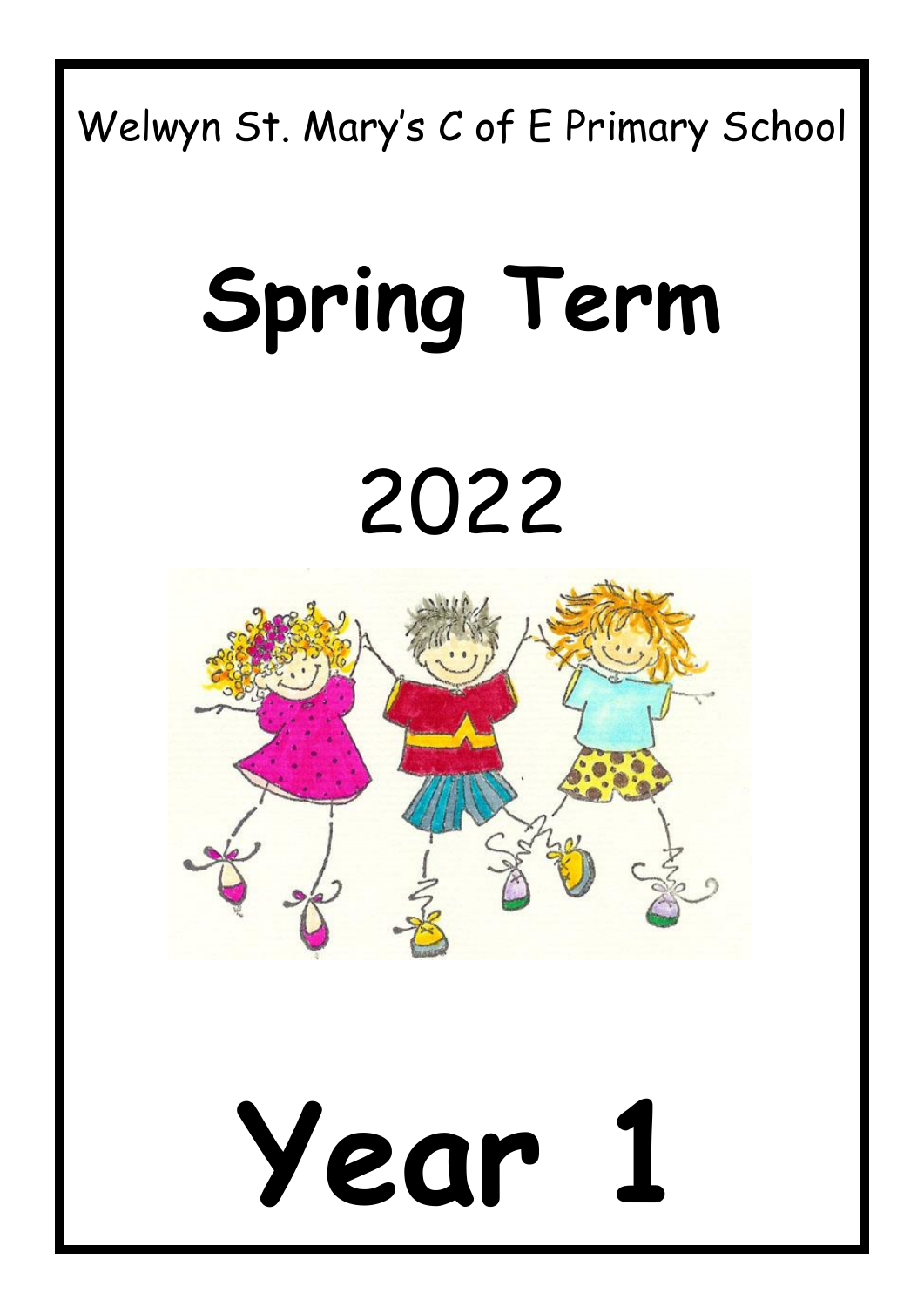

#### **Year 1**

| M1                                  | DM1                                               |
|-------------------------------------|---------------------------------------------------|
|                                     |                                                   |
|                                     |                                                   |
|                                     |                                                   |
|                                     |                                                   |
|                                     |                                                   |
| <b>Miss Milnes</b>                  | <b>Mrs David and</b>                              |
| Class Teacher                       | Class Teacher Monday-Thursday (am)                |
|                                     | <b>Mrs Castiglione</b>                            |
| Miss Blyth<br>Teaching Assistant M1 | Class Teacher and Thursday (pm) and Friday<br>DM1 |
| <b>Miss Mills</b>                   | Mrs Porter Teaching Assistant DM1                 |
| PPA release cover M1                | Mrs Pearce Teaching Assistant DM1                 |
|                                     | Mrs Kinsella Teaching Assistant DM1               |

We hope that you find the information in this leaflet useful but please let us know if you need any more information and we will arrange a time to talk with you.

There are a few general things that you can do to help us.

- Please ensure that your child is at school before the school bell has rung.
- Please check that your child brings their home learning record and reading book to school **every** day.
- Please make sure that **all** your child's clothing is clearly named.
- Please let us know if your child struggles with a piece of homework / reading at home (a note in their reading record is very helpful).
- Do let us know if you would like to come in and help, we will make very good use of your time and talents! (Covid permitting)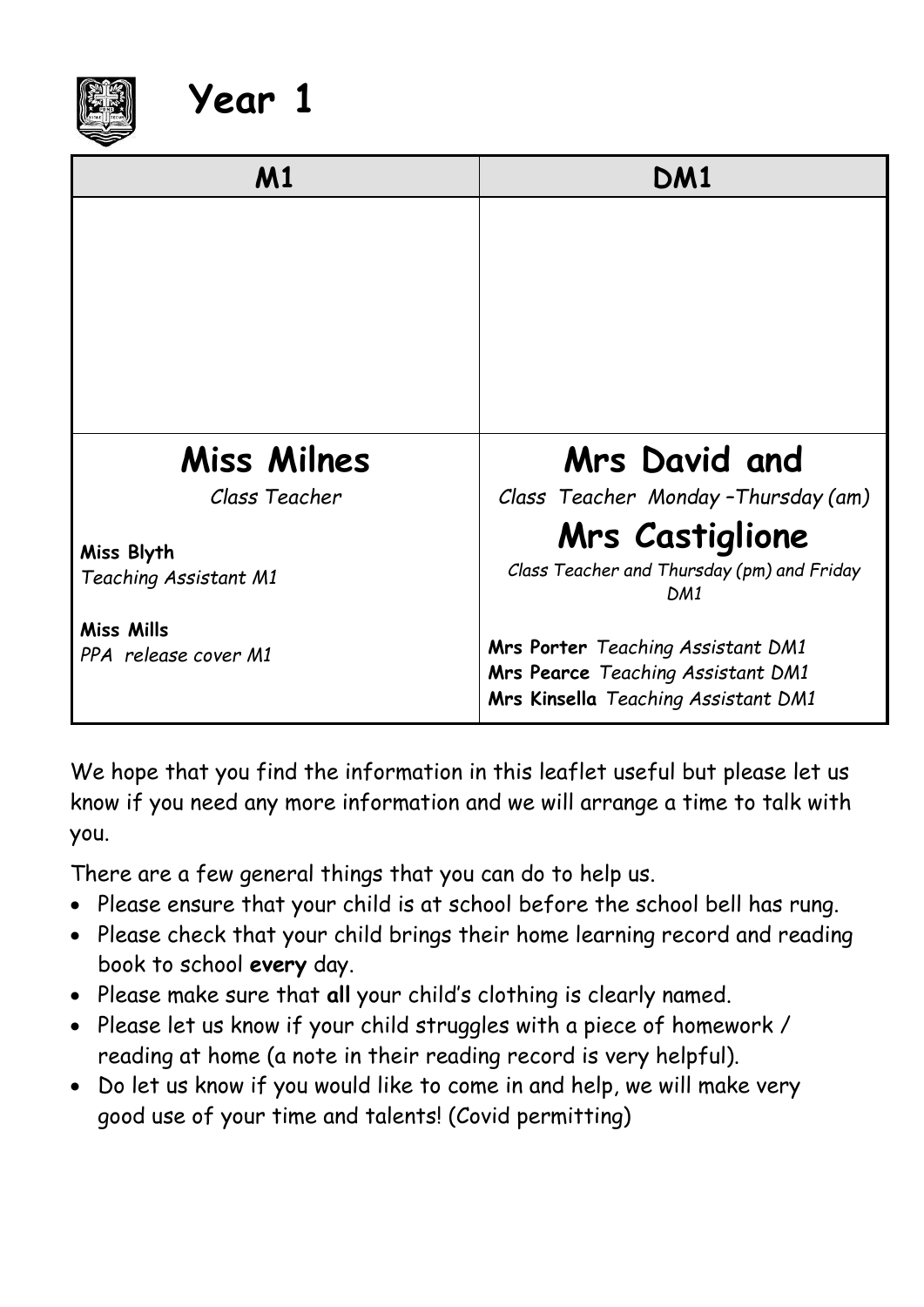#### **Curriculum Content Taught This Term**

#### **English**

In English lessons, children will be taught speaking, listening, reading and writing skills through studying a variety of styles of writing (genres). We follow the Teaching Sequence for Writing, which means that children will be taught to read and understand the text, then practise the skills of the style of writing (including grammar) and then apply into their own writing.

**This term** the Primary National Curriculum statements will be taught through the following modules: stories with predictable and patterned language; traditional tales; poems with pattern and rhyme; information texts and a recount.



#### **Speaking and Listening**

The children will become more familiar with and confident in using language in a greater variety of situations. They will, for example:

- Listen to and discuss a wide range of books and poems
- Recognise and join in with predictable phrases
- Learn some rhymes and poems to recite by heart
- Discuss the meaning of words and extend vocabulary
- Join in with discussions and explain their understanding
- Change their speaking when taking on a role of a character during play

#### **Reading**

This part of the curriculum is broken down into 'reading' and 'comprehension'. In Year 1, pupils continue to learn to read words using phonics as well as learning to recognise words that cannot easily be sounded out e.g. 'once'. At Welwyn St. Mary's we currently follow the DfES Letters and Sounds phonics programme. You may find this website useful: [http://www.letters-and](http://www.letters-and-sounds.com/)[sounds.com/](http://www.letters-and-sounds.com/)

As well as being able to read words, children need to understand what they read and develop a life-long love of reading. They will learn to do this through carefully structured activities using a wide range of high-quality books. They are encouraged to:

• Make links between their own experiences and the story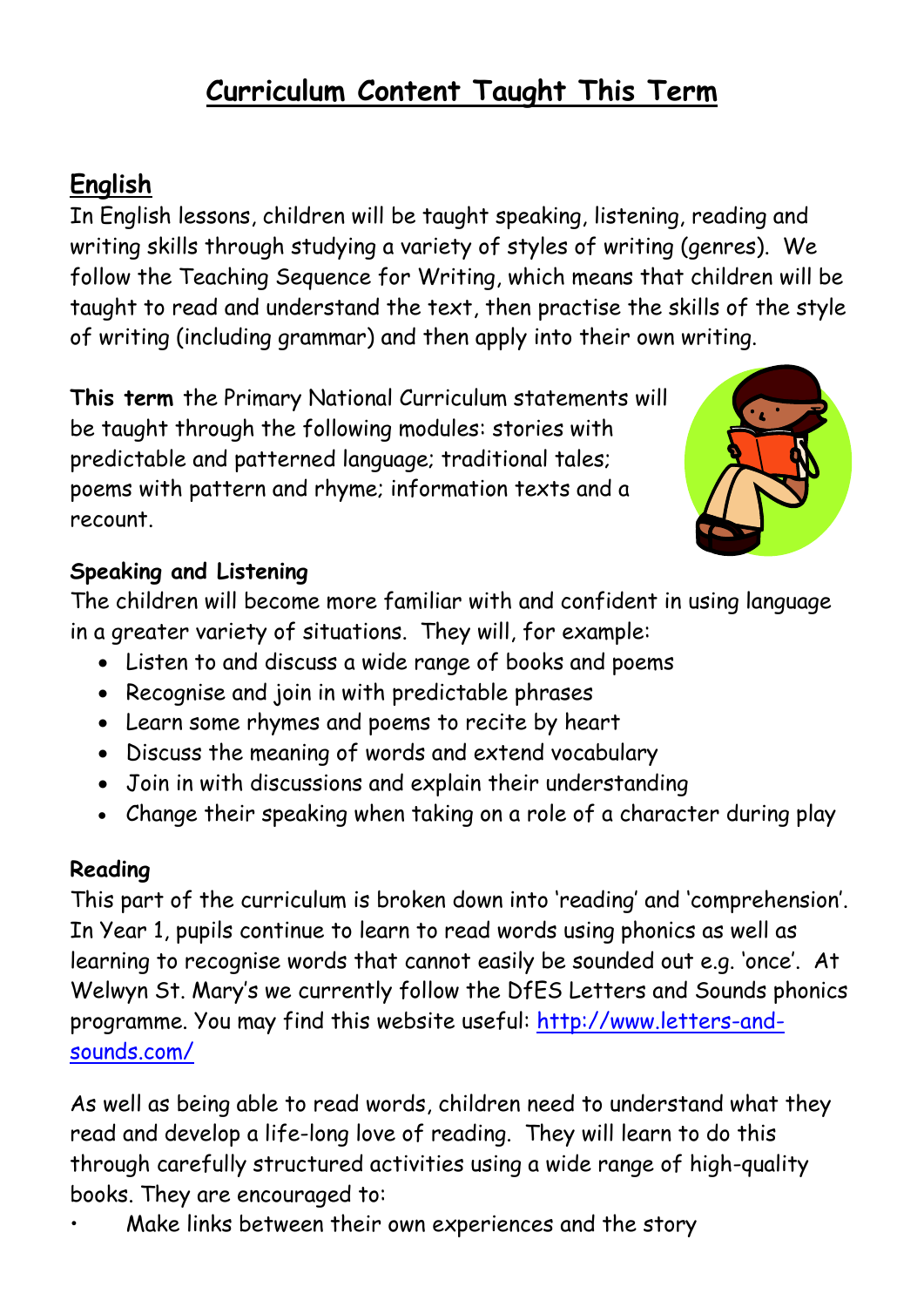- Check that they understand what they are reading
- Talk about the title and the main events
- Predict what might happen before they read it
- Join in with predictable phrases

#### *How can you help?*

Please ensure that your child reads aloud to an adult at home every evening (for at least 10 minutes) and that you comment each day in their Home Learning Record. Reading to your child also helps them to hear how to become more fluent and expressive – as well as just having fun sharing good books and reading for pleasure. A daily 10 minute slot will have an enormous impact on your child.

Here are some age appropriate texts which you could use to support your child:

<http://www.booktrust.org.uk/books/children/booklists/241/>

#### **Writing**

In Year 1 children develop their writing through the following areas:

#### **Spelling:**

- Spell words using phonics
- Learn commonly used whole words that are difficult to sound out
- Spell the days of the week
- Begin to look at patterns and rules

#### **Handwriting:**

- Hold a pencil correctly pincer grip
- Form letters and digits correctly and confidently
- Leave spaces between words

#### **Composition:**

- Speak in whole sentences
- Write sequences of sentences
- Re-read and check for sense
- Develop a wide vocabulary
- Use capital letters, full stops, question marks and exclamation marks
- Join sentences with 'and'

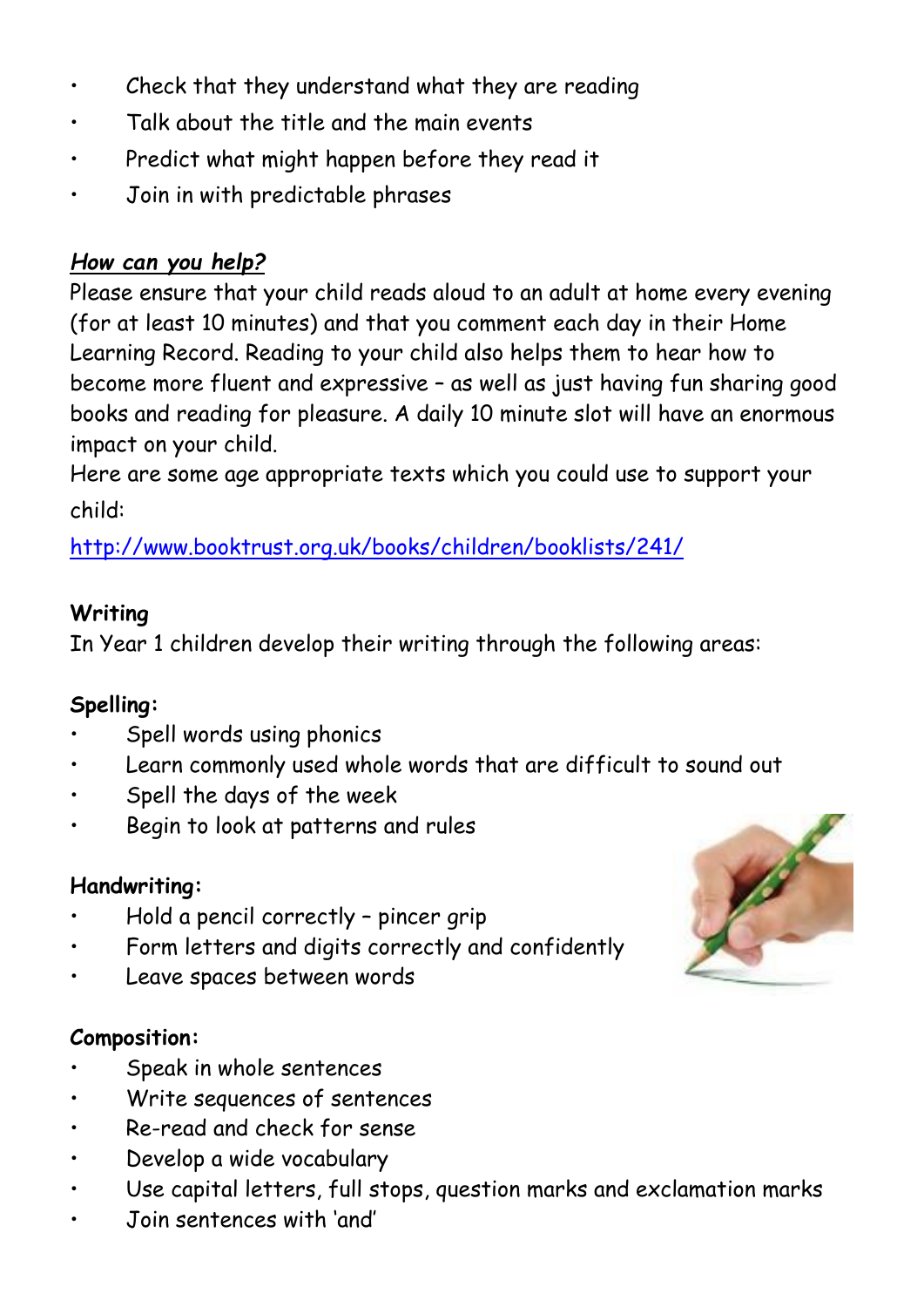#### **Maths**

**This term** we shall continue to work on these areas:

#### **Working mathematically**

By the end of year 1, children begin to solve simple problems involving addition and subtraction in familiar contexts such as going shopping, using a range of hands-on equipment, symbols, images and pictures. They begin to use what they know to tackle problems that are more complex and provide simple reasons for their opinions.

#### **Number**

#### **Counting and understanding numbers**

Children will identify and represent numbers using objects, pictures and models, such as the number line, and use 'equal to, more than, less than (fewer), most and least.' Children will accurately count numbers to, and across, 100 forwards and backwards from any given number with increasing understanding. They count, read, write and order numbers in numerals up to 100 and from 1 to 20 in words. When given a number, they can identify one more and one less. They can count in multiples of twos, fives and tens.

#### **Calculating**

Children will understand known addition and subtraction facts within 20, including zero. They will use these facts to solve simple problems using the language of problem solving to explain their reasoning.

#### **Measurement**

Children will begin to measure using non-standard units (finger widths, blocks etc.) moving to standard units of measure (e.g. cm) using tools such as a ruler, weighing scales and containers. They will begin to record and



compare measurements such as lengths and heights, mass and weight, capacity and volume using language such as long / short; heavy / light; full / half-full / empty. They will tell the time to the hour, half past the hour and be able to sequence events in chronological order using precise language (for example, before and after, next, first, today etc.). Children will recognise and know the value of different denominations of coins and notes.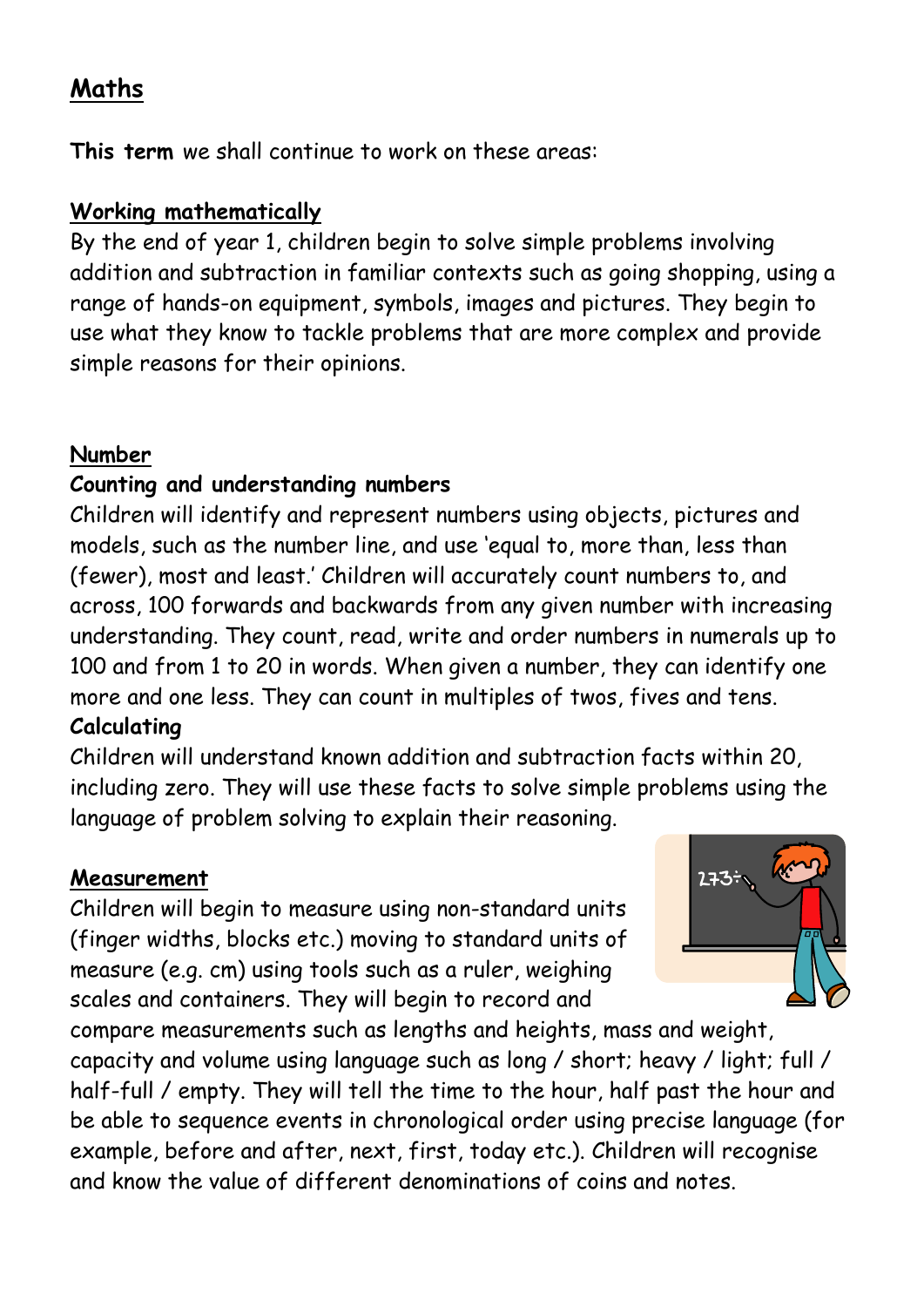#### **Geometry**

Children will recognise and name common 2-D shapes, e.g. rectangles (including squares), circles and triangles, and 3-D shapes, e.g. cuboids (including cubes, pyramids and spheres) in different orientations and sizes. They will describe position, direction and movement, including whole, half and quarter turns.

#### *How can you help?*

Reinforce the above. Useful websites: <http://www.ictgames.com/resources.html> <http://www.coxhoe.durham.sch.uk/curriculum-links/numeracy>

#### **Science**

During the year your child will be taught to use practical scientific methods, processes and skills through the teaching of our topics. For example: asking simple questions and recognising that they can be answered in different ways; observing closely, using simple equipment; performing simple tests; identifying and classifying; using their observations and ideas to suggest answers to questions; gathering and recording data to help in answering questions.

**This term our topics are: Everyday Materials, Seasonal Change including how animals adapt to different seasons.**

A useful website:

[http://www.bbc.co.uk/schools/scienceclips/index\\_flash.shtml](http://www.bbc.co.uk/schools/scienceclips/index_flash.shtml)

#### **RE**

This term we will be looking at the 'Good News' that Jesus brings. The children will explore the concepts of peace, forgiveness and being a friend to the friendless. After half term we will be asking the question 'Why is the festival of Easter important to Christians?' and exploring the answer through active learning styles.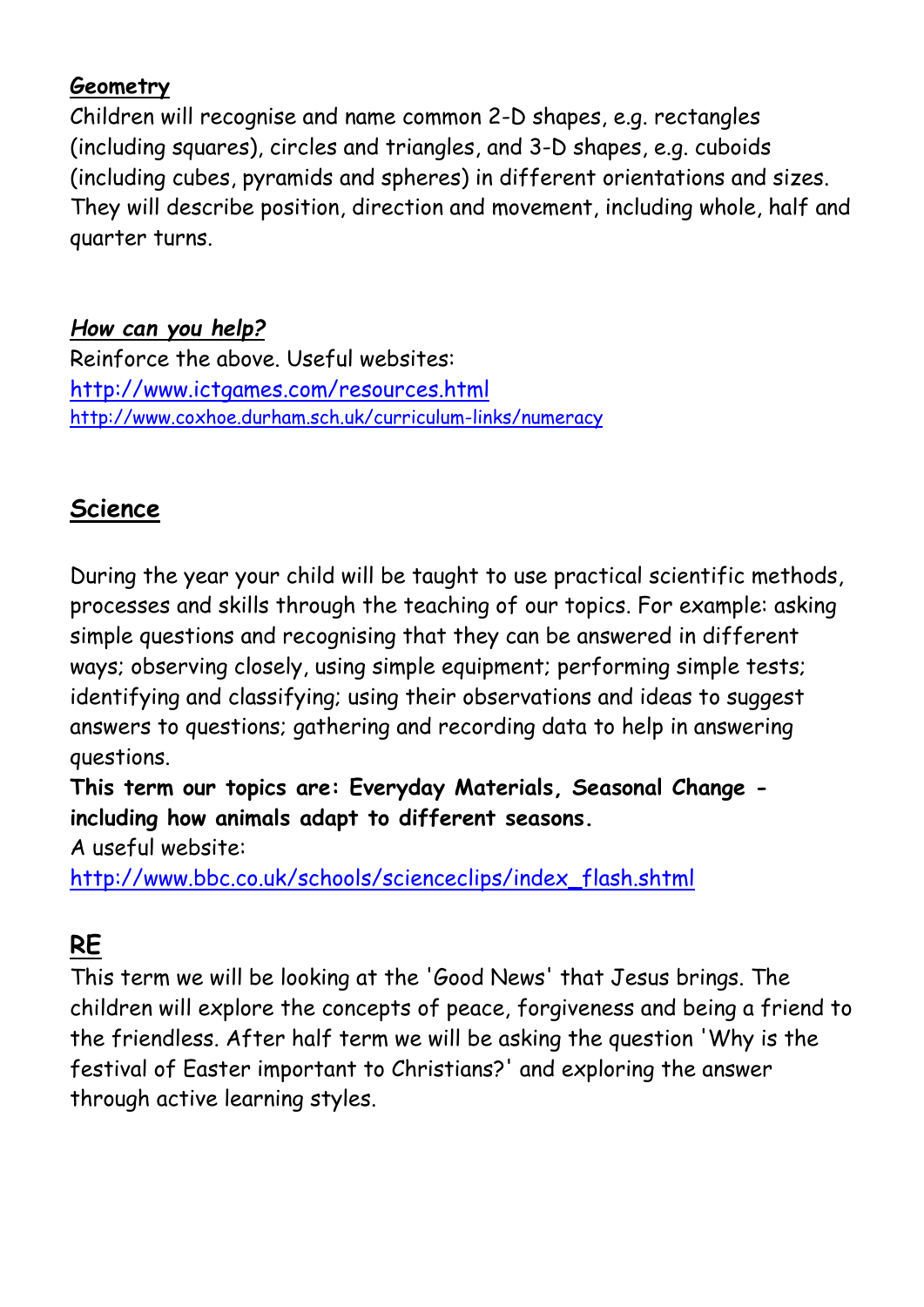#### **PSHE**

We continue to follow the Jigsaw curriculum this term. This half term we will focus on 'dreams and goals'. The main idea explored will be overcoming obstacles in order to achieve our goals and helping others to achieve theirs. After half term we cover 'healthy me' and will learn about the importance of keeping clean and healthy. During this term we will continue to focus on esafety and discuss what to do when anything happens online that makes us feel worried, upset or unsafe.

Some useful websites for e-safety are shown below. [www.nspcc.org.uk/preventing-abuse/keeping-children-safe/online-safety/](http://www.nspcc.org.uk/preventing-abuse/keeping-children-safe/online-safety/) <http://www.safetynetkids.org.uk/personal-safety/staying-safe-online/> [www.saferinternet.org.uk](http://www.saferinternet.org.uk/)

#### **Computing**

This term we will cover two elements of computing. We will begin with coding and computational thinking which involves exploring mazes using the directional keys. After half term we will change the focus to art and design where the children write, illustrate and animate an e-book.

Alongside this, the children will continue to develop their keyboard, mouse and trackpad skills.



#### **Geography and History**

Our history topic is called 'Houses and Homes' and looks at the familiar setting of the home and how this has changed over time. We shall study Queen Victoria and compare our homes to Victorian homes. We will also have a Victorian

themed week. We will focus on geography again in the summer term.

#### **Design and Technology and Art**

Our 'Houses and Homes' theme will be developed in DandT as we design and make junk models of buildings (incorporating our Science objectives of looking at different materials and their properties). In art, we will be using a range of materials creatively to design and make products, focussing on colour, texture, shape and form.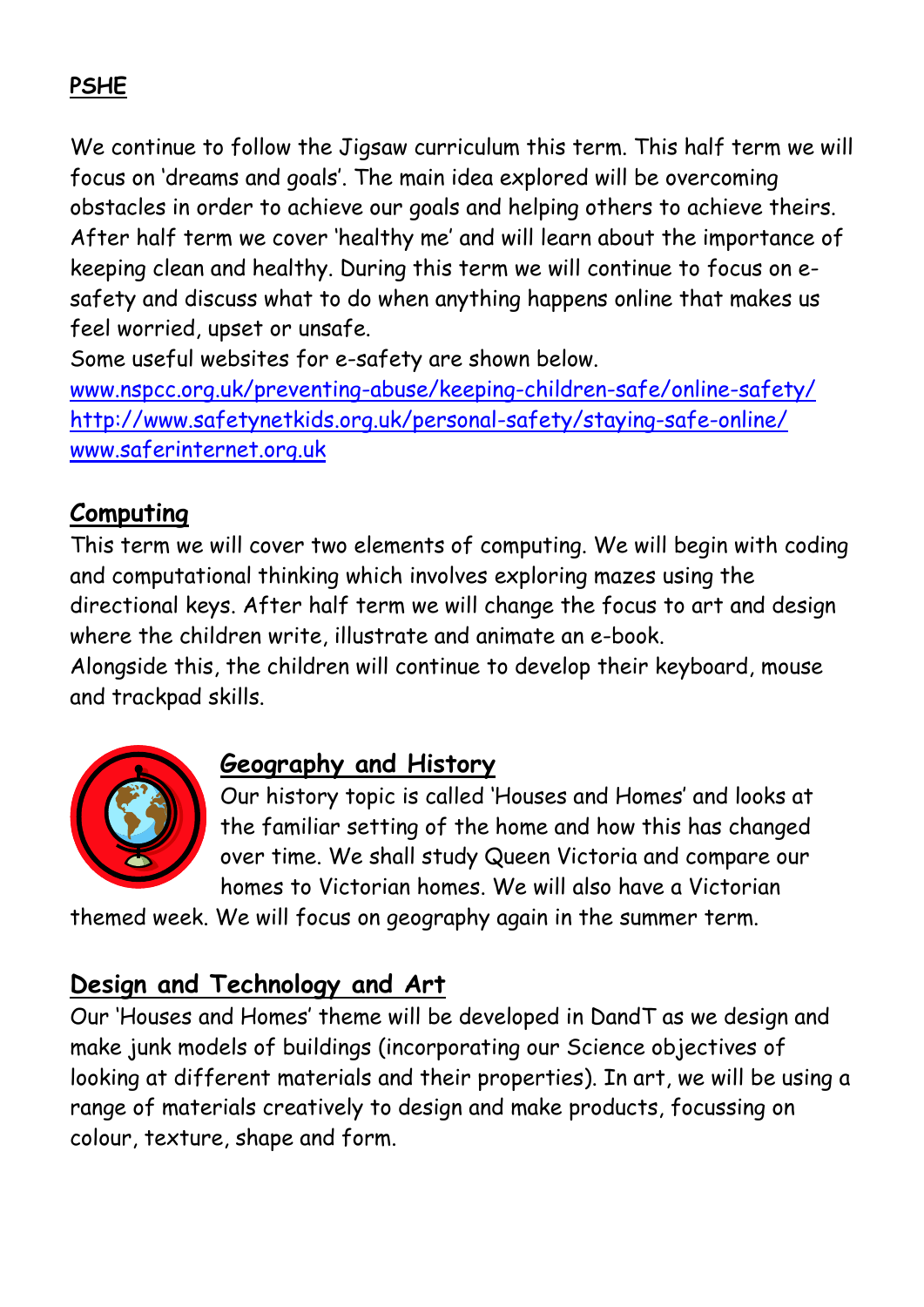#### **PE**

Through gymnastics and dance we will explore partner work and develop co-ordination and the ability to make up a sequence. In games, we will develop spatial awareness, work on throwing and catching skills and develop team work. Please ensure that your child always has their PE on their designated day and that each item is clearly named. Don't forget long hair must be tied back and earrings removed, or covered up.



|           | M <sub>1</sub>       | DM <sub>1</sub>      |
|-----------|----------------------|----------------------|
| Monday    | Reading book         | Reading book         |
|           | Reading record       | Reading record       |
| Tuesday   | Reading book         | Reading book         |
|           | Reading record       | Reading record       |
|           |                      | <b>PE kit</b>        |
| Wednesday | Reading book         | Reading book         |
|           | Reading record       | Reading record       |
|           | <b>PE kit</b>        |                      |
| Thursday  | Reading book         | Reading book         |
|           | Reading record       | Reading record       |
|           |                      | <b>Spelling book</b> |
| Friday    | Reading book         | Reading book         |
|           | Reading record       | Reading record       |
|           | <b>Spelling book</b> | <b>Spelling book</b> |
|           | <b>PE</b> kit        | PE kit               |

#### *Please note change of PE day for DM1. Equipment needed daily in school*

#### **Music**



The children will be learning about steady beats and rhythms in the songs that we learn and also about long and short sounds. We will also learn to use our voices expressively and creatively through singing and speaking chants. We hope that you will hear some of these fun songs at home!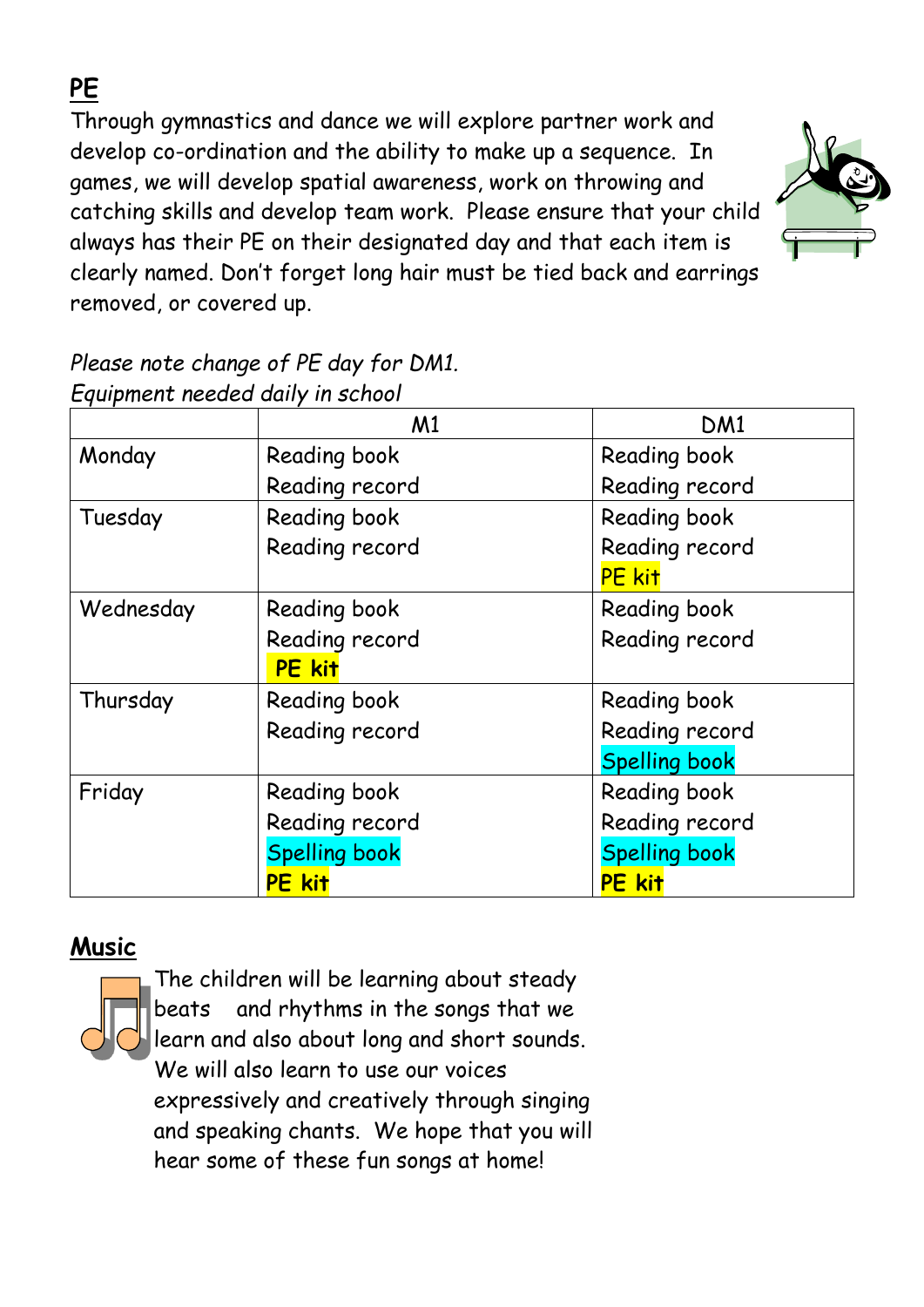#### **Homework**

In line with the school policy on homework this term we will be sending homework as follows:

- **Reading:** please ensure that your child continues to read at home (and talk about the book) every evening for at least 10 minutes and remember to record what they have read at home in the green Reading Record book. This helps us to track progress. Thank you!
- **Spellings:** Thank you for your continued support with learning spellings at home. The 'tests' take place, and new lists are given out, on a Friday so please help your child to have their green book in school on this day.

#### **Looking Smart in School Uniform**

Our school uniform is simple and practical, intended to keep the children looking smart and contributing to a feeling of belonging to the school.

#### **Girls**

- White blouse or polo shirt.
- Grey skirt or pinafore dress or tailored trousers.
- Maroon school sweatshirt or cardigan.
- In the winter, grey socks or grey tights.

#### **Boys**

- White shirt or white polo shirt.
- Grey long or short trousers.
- Maroon school sweatshirt.
- Plain grey socks.

#### **All children also require:**

- Plain sensible black shoes (not boots or trainers).
- School book bag.
- Water bottle.

#### **PE Kit**

- Coloured house t-shirt (Blue Normans, Red Vikings, Green Romans, Yellow – Saxons).
- Plain black cotton P.E. shorts.
- Trainers/plimsolls for outdoor games.
- Tracksuits may be worn for outside games but only in the colder weather.